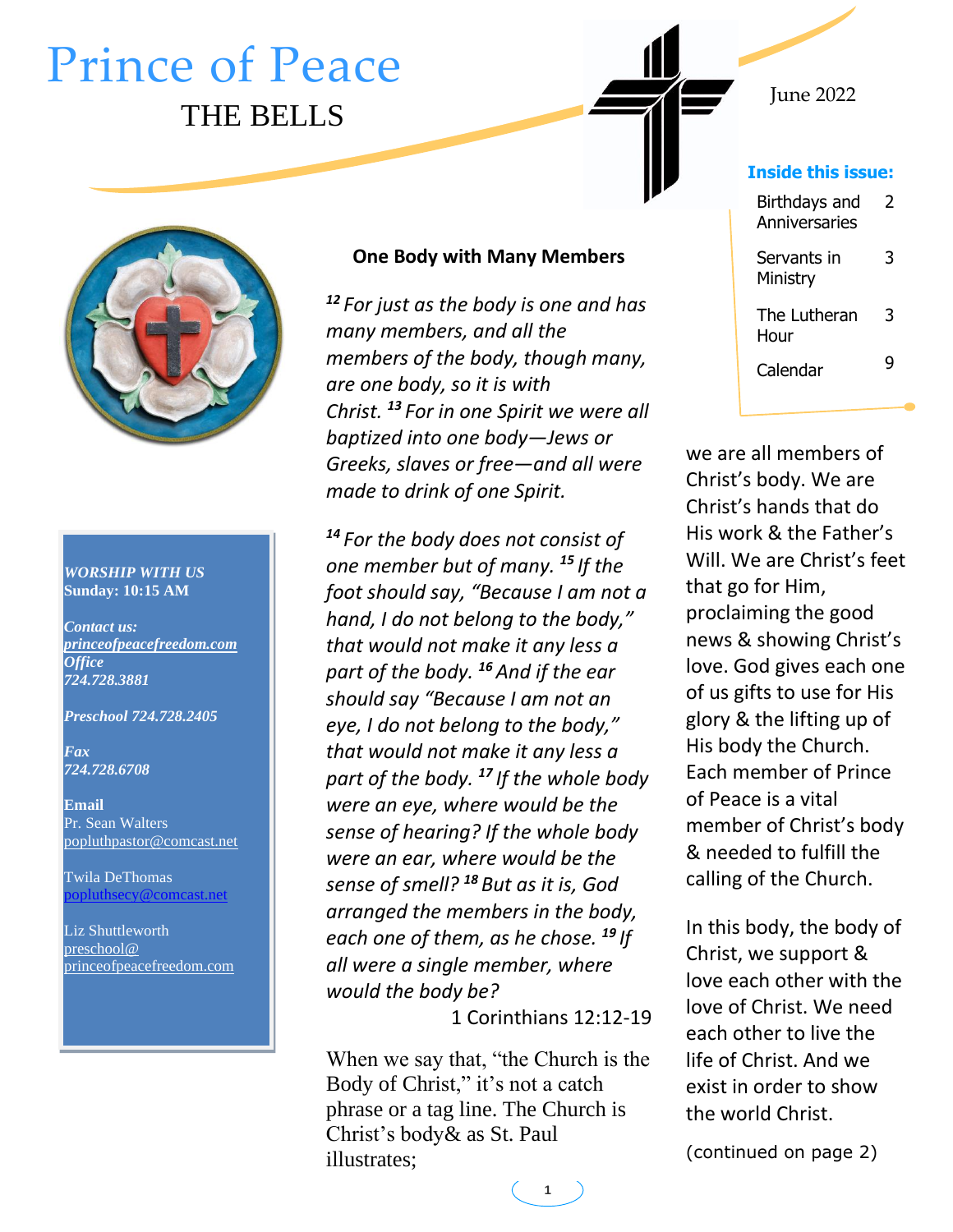…continued from page 1

Because Christ dwells within us & we in Him, we are all one in Christ, who is one with the Father & the Holy Spirit. To be a member of this body, Prince of Peace, is an honor & a privilege, because each of us has been called by God to be His children. As St. Peter wrote, "*But you are a chosen race, a royal priesthood, a holy nation, a people for his own possession, that you may proclaim the* 

*excellencies of him who called you out of darkness into his marvelous light. Once you were not a people, but now you are God's people; once you had not received mercy, but now you have received mercy*." (1 Pt 2:9- 10)

You have been chosen & personally called by God to be His child, to glorify Him by proclaiming the Gospel of His Son, Jesus Christ, our brother. God

has greatly honored each of us, so let us honor Him, in our bodies & in the body of Christ, the Church by using our God given gifts to support each other & fulfill the mission of the Church by which we were each call to serve God & one another. Amen.

*Pastor Sean Walters*

## JUNE BIRTHDAYS AND ANNIVERSARIES

#### **BIRTHDAYS**

| Susan Ozenich<br>Ethan Bendekovic<br>Twila DeThomas<br><b>Brett Lehocky</b><br><b>Helen Miller</b> |    |
|----------------------------------------------------------------------------------------------------|----|
|                                                                                                    | 5  |
|                                                                                                    | 7  |
|                                                                                                    | 7  |
|                                                                                                    | 16 |
|                                                                                                    | 16 |
| Maggie Dietrich                                                                                    | 18 |
| <b>Brad Weedon</b>                                                                                 | 18 |
| Karol Kiessling                                                                                    | 23 |
| Dan Helkowski<br>25                                                                                |    |

#### **ANNIVERSARIES**

| Jeff & Tara Dulski   | 6  |
|----------------------|----|
| Rich & Ethel Clayton | 10 |
| Roger & Mary Nuerge  | 12 |
| Tom & Colleen Sigler | 18 |

#### **BAPTISMAL BIRTHDAYS**

| Beth Lehman     |                |
|-----------------|----------------|
| Jase Wilson     | 2              |
| Kyle Borgman    | $\overline{4}$ |
| Ruthann Weedon  | 6              |
| Avery Noe       | 6              |
| Susan Ozenich   | 12             |
| Jakob Lehman    | 16             |
| Luke Mesing     | 21             |
| Tanner Mesing   | 21             |
| Karol Kiessling | 24             |
| Jim Nord        | 27             |
|                 |                |

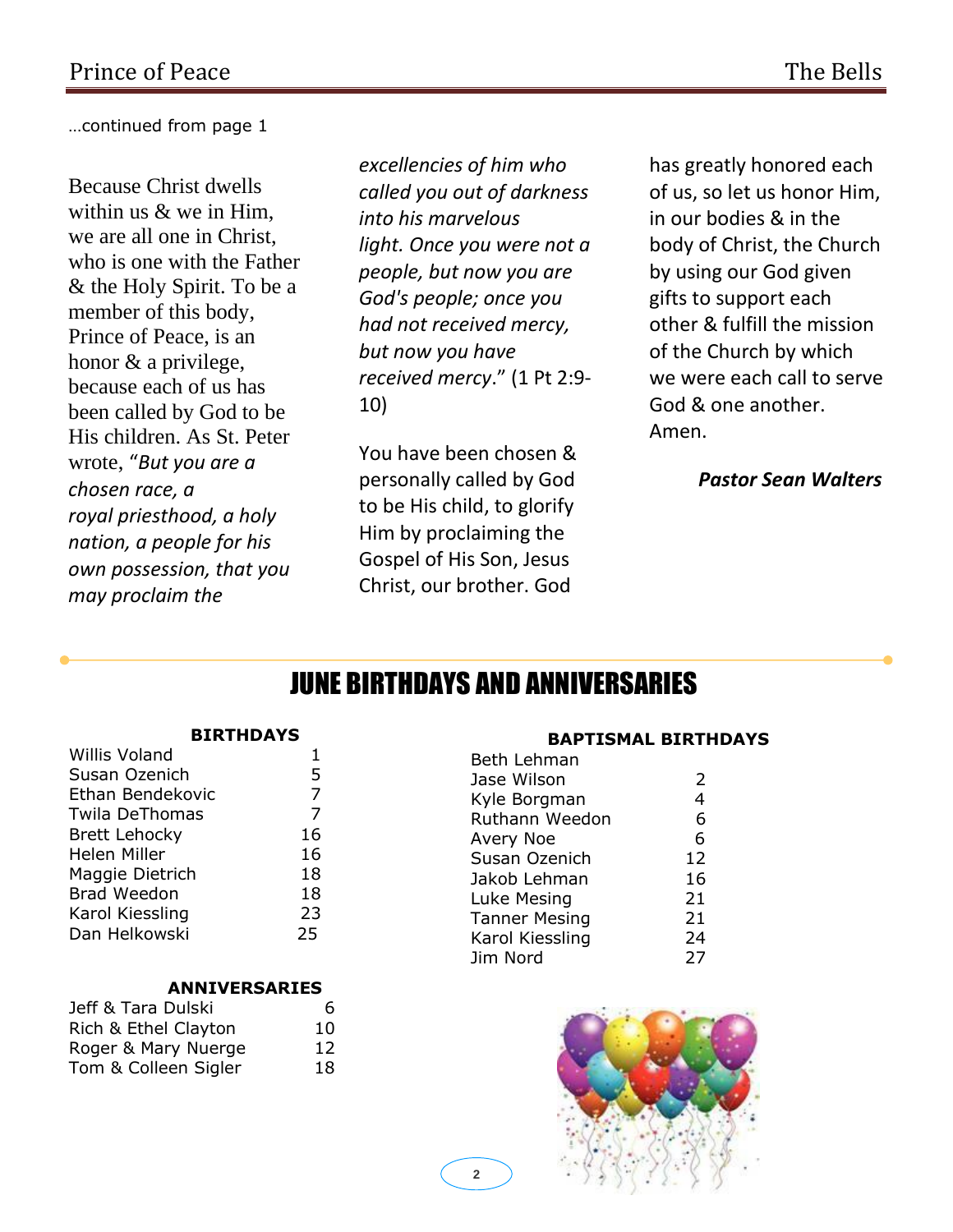## **June Acolytes Alter Guild**

6/5 Brooke Lehman Jean Taylor 6/12 James Shibata Linda Weimer 6/19 Noah Schweikert 6/25 Grace Shibata

### PRAYER CONCERNS

Please keep the following members & friends in your prayers:

- ➢ Dave, (Twila's stepfather), with recurring lung cancer.
- ➢ Sandy Kostelnik for the loss of her husband.
- ➢ Tony Mannino (Sallie's son)
- ➢ Bill Waddell (Joan Bowen's Son)
- ➢ Kathy Voland recovering from aortic valve replacement
- ➢ John Hamara, for the loss of his wife Betty.
- ➢ Bonnie Nies, ongoing health issues.
- ➢ Larry Weimer, health concerns.
- > Willis Voland, under going hernia surgery June 7<sup>th</sup>
- ➢ Nick, Dave, Ian, Karen, John, Sue, Debbie, Jen, Jillian

➢

# *THE LUTHERAN HOUR SCHEDULE*

**THE LUTHERAN HOUR SCHEDULE**<br>The Lutheran Hour can be heard on channel 1320 WJAS On Sunday Mornings at 7:00 am

### June 5

### **"A Place in the Choir"**

Speaker: Rev. Dr. Michael Zeigler God's world is like a big, beautiful choir in which everyone has a place and a part to sing. (Colossians 1:15-20)

June 12

### **"God Comes with a Community"**

Speaker: Rev. Dr. Michael Zeigler Dr. Michael Zeigler says, "God wasn't and isn't a hermit. From eternity, God is the God of community and conversation." (Acts 2:38-39)

#### June 19

### **"What's on Your Playlist?"**

Speaker: Rev. Dr. Michael Zeigler The Book of Ecclesiastes offers perspective on life's alternating seasons of joy and sadness, gain and loss, war and peace. (Ecclesiastes 3:11)

June 26 **"TBD"** Speaker: Rev. Dr. Michael Zeigler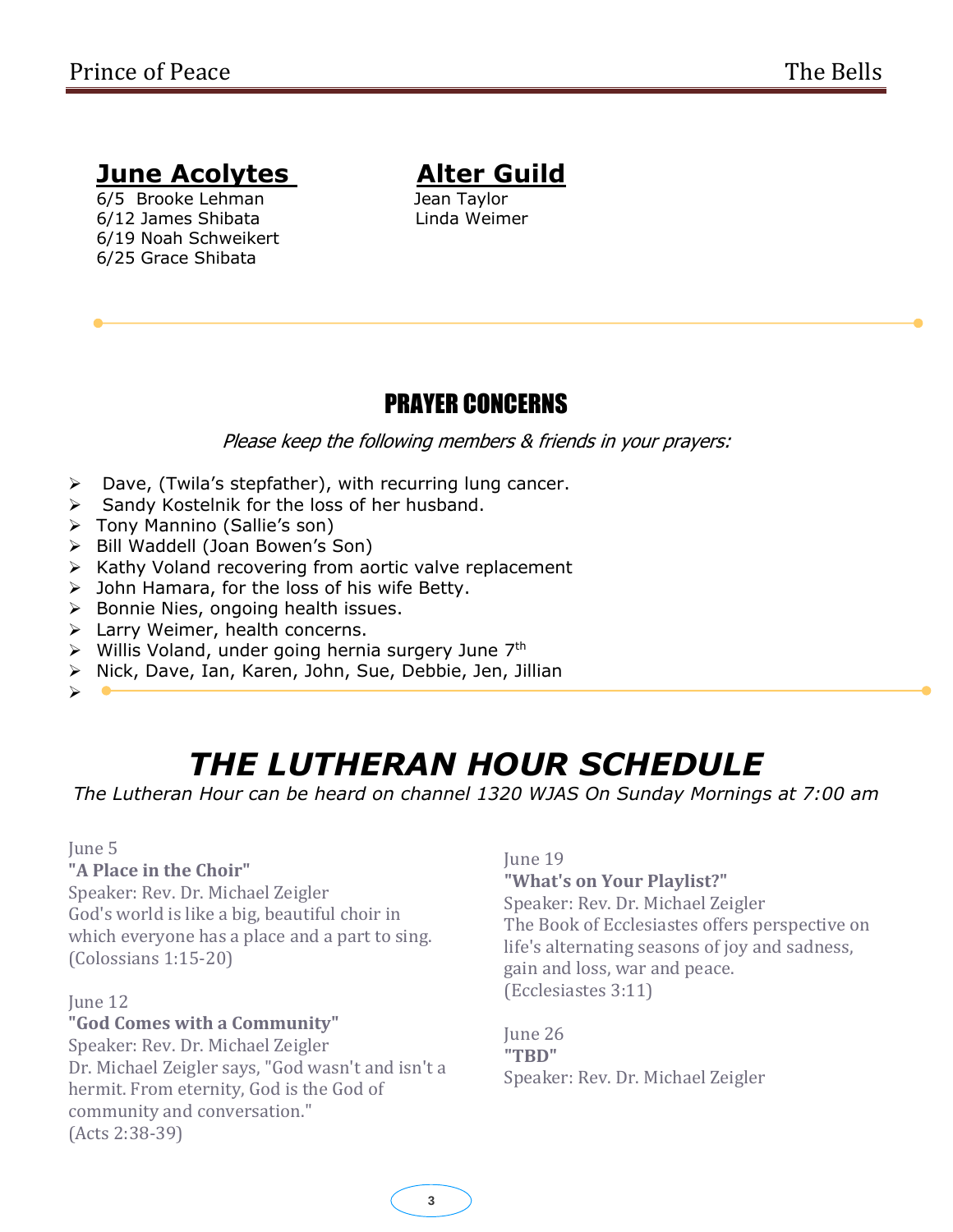

[www.lcmsfoundation.org](http://www.lcmsfoundation.org/) 800-325-7912 Ext 1684

## **Pentecost's Promise**

Jesus' resurrection indeed glows with rays of love and hope. Pentecost's Promise inspires every believer with confidence that God is with us, today and forever.

Our Creator's consistency is remarkable. He formed the universe and planet for all people. His design's unmatched grandeur and beauty is evident everywhere, as is His infinite kindness. For sure, breathing life's breath in all living things proves a most compelling promise.

Perfection fashioned humans as the Crown of Creation, caretakers living in freedom. One limitation was communicated. "Don't eat of the tree of the knowledge of good and evil." The warning's intent was to keep us from the effects of disharmony, loneliness, inequity, immorality and wickedness. Human adherence to this command with every pass of the tree honored the God who had made it. Yet disobedience entered the world and with disobedience came death.

Sadly, we eat the forbidden fruit like our first parents did. Willfully disregarding the promises God gave, we fail to recognize the utter depravity in our nature. Rescue could not come from within us. Our deliverance had to be in our Savior, Jesus, given to us.

A promise of deliverance was given just as humans were banished from that temporal Paradise. Perfect Love couldn't allow His Crown (humans) to live forever in horrible conditions of death. The history of God's plan to rescue the world in Jesus is the purpose for which the universe was made.

No other God among gods entered human form to live among us, suffer the sacrifice of death to pay the price demanded of perfection gone wrong, fulfilling all prophesies and promises. Easter is documented proof that Jesus is God in flesh. His power over sin, death and the devil opened the way for us to live in the knowledge and doing of His will. That power comes to us by the Spirit.

Pentecost's Promise gives comfort that God is with us always. Pentecost's Promise gives us power from the Spirit of our Living God and the gift of faith to believe. We can now reflect His image, so others will know too. Does your life, and end of life planning, reflect Pentecost's Promise?

*Contact Robert Wirth, LCMS Foundation Gift Planner @ [robert.wirth@lfnd.org](mailto:robert.wirth@lfnd.org) or 716-863- 4427 to learn how a trusted guide can encourage you to plan and direct your passion to give to loved ones and cherished ministries so others might know that the Promise of Pentecost is real.*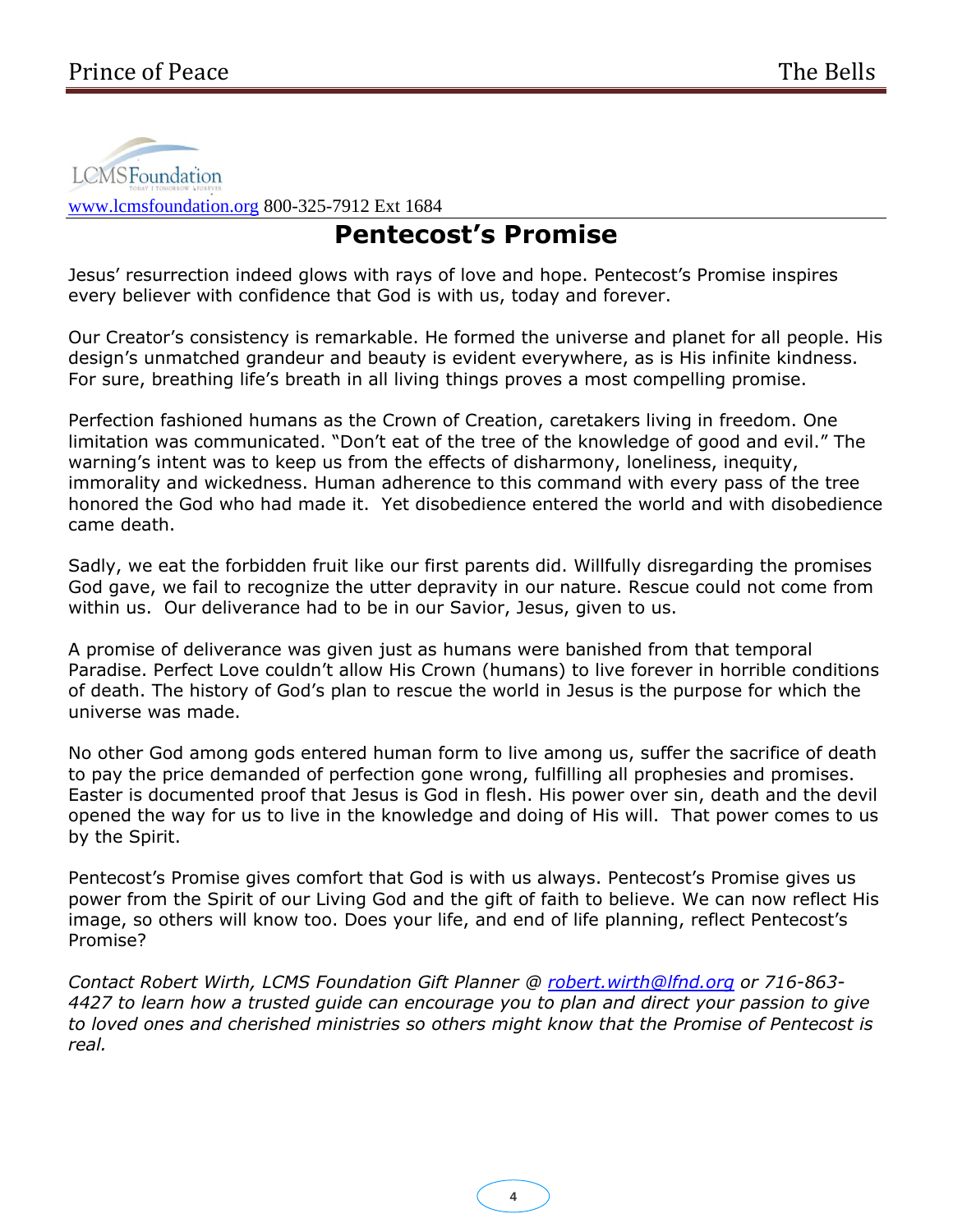

**A Special "Thank You" From Sandy Kostelnik and Sandi Morgan**

It was a wonderful afternoon.

Thank You to those who worked so hard helping. And Thank You to all who attended.



**New Sewickley Community Days** *Green Valley Park* **Date:**July 30 **Time:**12:00 pm - 10:00 pm



*Kidz Club will resume in September when Sunday school starts up!*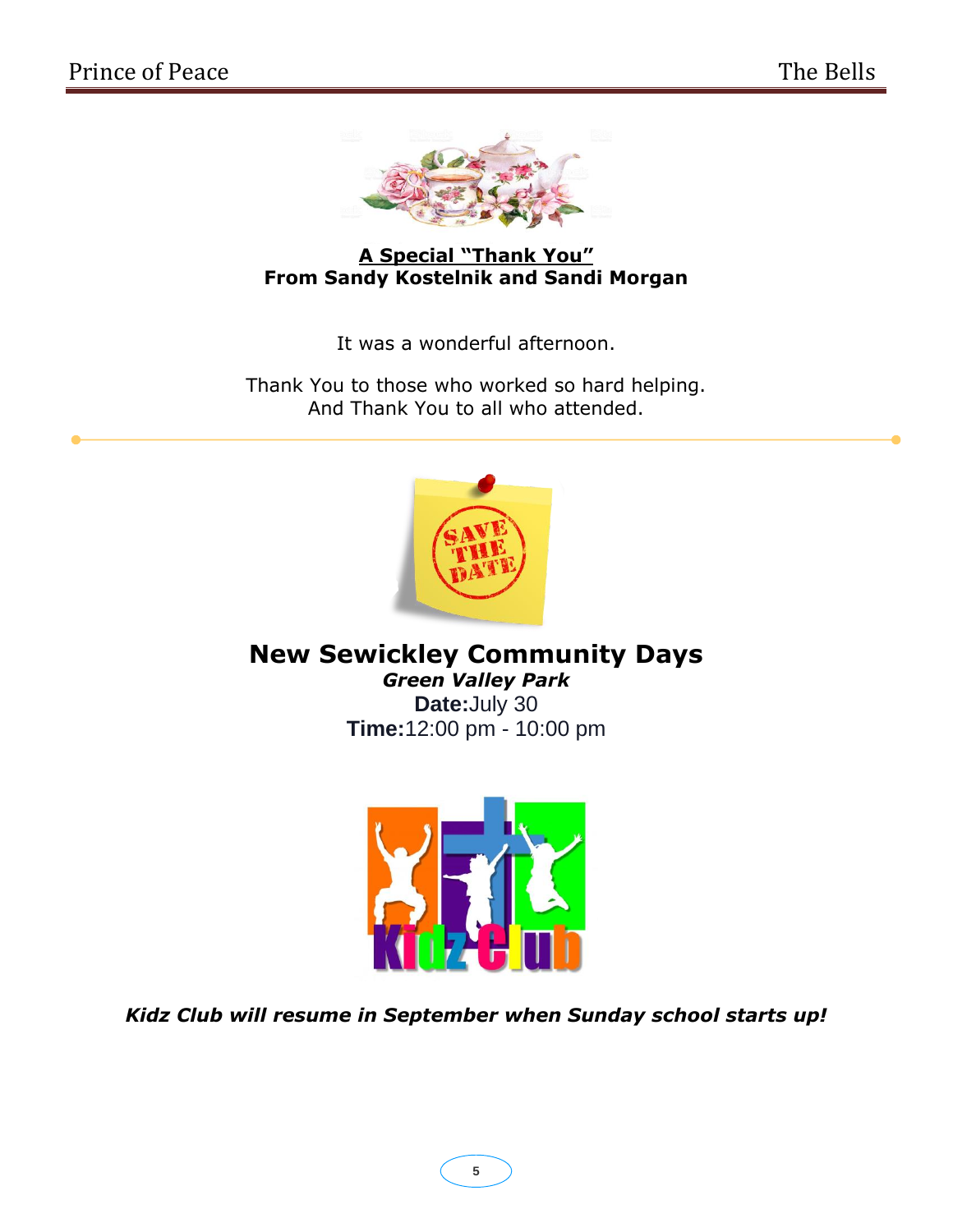

# **OPERATION CHRISTMAS CHILD**

### **Here's an update on some of the wonderful things that Samaritan's purse I is doing in Ukraine.**

This is a wonderful ministry and we're blessed to be a part of it! Samaritan's Purse works with more than 3,200 churches in Ukraine and just two weeks ago, we delivered some 660,000 Operation Christmas Child gift-filled shoeboxes to be given out to children through the churches. That is in process. Then the situation within their country took an unexpected turn, and they are under attack. They were holding services, and a teacher was there teaching the children who could get there about the true source of strength and hope that only comes from the Word of God. There are so many wonderful Christian pastors, congregations, teachers, and church workers there today, ministering to their communities in these times of extreme hardship and danger. They care deeply. They are fearless for the Gospel. Will you please join me in lifting them up in prayer through these very difficult days, for God's protection, wisdom, blessing, and boldness in the midst of trial? "Who shall separate us from the love of Christ? Shall tribulation, or distress, or persecution, or famine, or nakedness, or danger, or sword? ... No, in all these things we are more than conquerors through him who loved us. For I am sure that neither death nor life, nor angels nor rulers, nor things present nor things to come, nor powers, nor height nor depth, nor anything else in all creation, will be able to separate us from the love of God in Christ Jesus our Lord." (Romans 8:35, 37-39) Our goal for this year is to pack 100 shoeboxes so that children around the world can learn about love of Jesus. Please pray for this ministry and consider donating any of the items on the list below.

**Let's Go Outside**

Jump Ropes Balls (Soccer, tennis, beach, kick...) Small Frisbees (it needs to fit in the box) Small kites Sidewalk Chalk Sand Toys & Shovels Garden / Work gloves Garden Shovels Flashlights w/ Batteries (or Hand Crank)

Tammy Eckstrom and Deb Steigerwald

**6**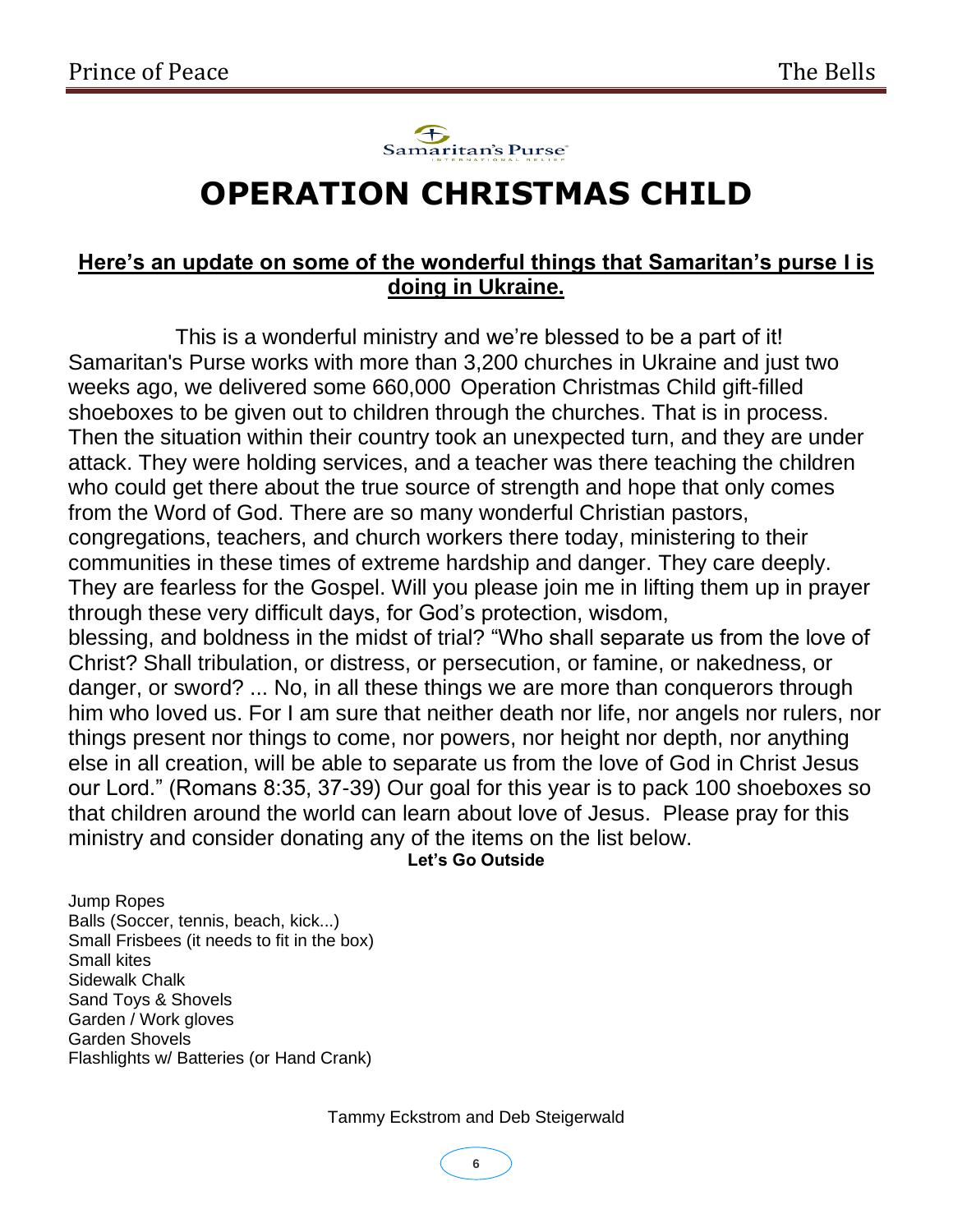## **Preschool News**

### **Mrs. Shuttleworth & Miss Michelle's Preschool News**

Time is sure flying! It is hard to believe that our year is coming to an end! What an amazing group of children we have! We are so proud of each and every one of them. They have grown in so many ways since they first walked to through our doors, way back in September! We have had such a wonderful time with them and are very sad to see them go. Look out Kindergarten, here they come, although we are very happy because our three year olds will be returning for another year with us! We have started getting ready for graduation.

### **Three year olds**

The three year old lessons for the month included the Easter Story and under the sea. We had so much fun with this theme. Our ocean in the bottle was a big hit. The preschoolers went fishing for capital letters to match lower case letters. It was a great way to practice matching upper and lower case letters. We made a hermit crab with our handprints. We went scuba diving into the deep with our masks and snorkels that we colored. The 3 year olds have started to print their names in upper and lower case letters and they are working hard and doing a great job.

### **Four year olds**

The four year old lessons for the month included the Easter Story and outer space.

These were fun lessons and I have to say that some of these preschoolers knew way more about space than I do! We made a galaxy of start in a jar (Gatorade bottle) and it actually glowed in the dark. We made floating astronauts on our ceiling along with our 8 planets. Some other fun crafts were galaxy slime with stars and galaxy playdoh with glitter. The 4 year olds have started printing their last names. Everyone is working hard and doing a super job.

### *Mrs. Shuttleworth and Ms. Michelle*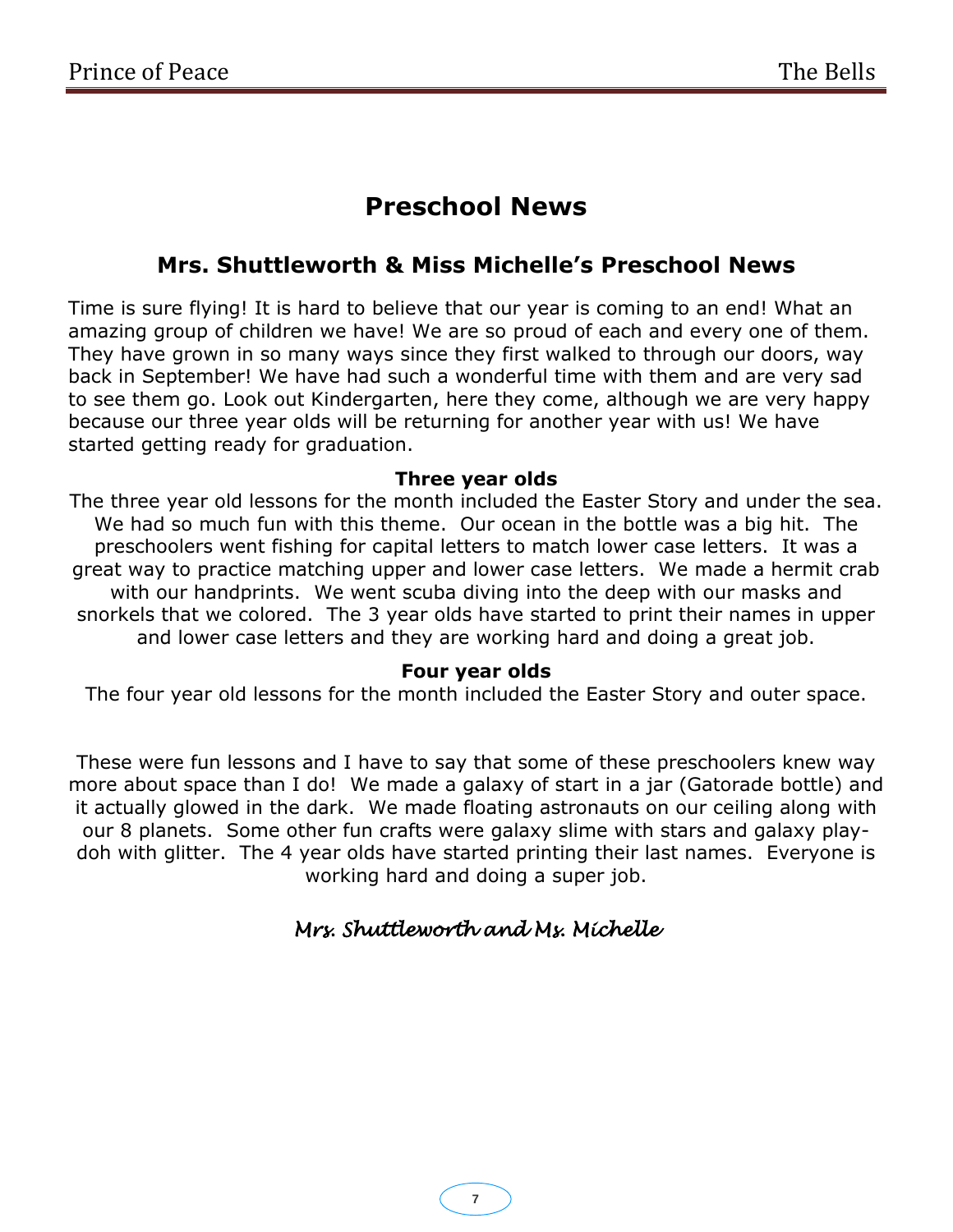### **Mrs. Smith & Miss Twila's May Preschool News**

**The end of the school year is in our sights! The month of May left no time to slow down. In the beginning of May we celebrated our Mothers. We rounded off our Mother's Day celebration with handmade presents and a card. The four year olds made a magnetic picture frame to hang on the fridge. Our three year olds made a canvas painting of "You are my Sunshine" for our sweet Mothers! Both classes used May to recognize and celebrate all of our students' summer birthdays. Academically, we treated May as a month of wrapping up and review. As we prepared every week for graduation, we had to remember letters A-Z, numbers 1-20 both in English and Spanish, the days of the week, months of the year, and other songs we learned throughout the year. We practiced summer safety in class. During our summer safety sessions we practiced; stranger danger, good hygiene, and wearing proper sun block along with hydrating with water.**

**Rounding out May were two very important events; THE END OF THE YEAR PARTY and GRADUATION! The end of the year party was held for the four year old graduating students as they get ready to embark on kindergarten. This year we traveled to Keystone Safari Animal Park for a fieldtrip for the day. We took both graduating classes and parent chaperones. We have lots of awesome photos and the students loved every minute. We met with a giraffe named Levi and also had the opportunity to feed him, in addition to visiting and feeding many other animals. What a nice way to unwind after nine months of school.**

**Last but certainly not least; GRADUATION! Graduation was back to all the singing and celebration. Our three year olds graduation date was May 24th, and our four year olds graduated on May 19th. The three year olds graduated as super heroes wearing different color capes and glasses. They looked so sweet and innocent! The four year olds had traditional caps and gowns to wear. The navy blue and silver colors filled the sanctuary in a beautiful light! The four year olds will be awesome scholars on their educational journey! It's always bitter sweet as we send yet another class on to bigger and better things. Best of Luck to Prince of Peace Graduating class of 2022! We would also like to give Pastor Sean a shout out for the support and positivity he exudes towards preschool. Pastor Sean has been an amazing addition to the staff here at Prince of Peace, and we look forward to having a full school year with him in the fall and ongoing. Welcome Pastor Sean!!! There's been lots of positive feedback from families of the preschool about Pastor!!** 

> **WE BID THEE FAREWELL, UNTIL SEPTEMBER…! MANY BLESSINGS, Mrs. Smith & Miss Twila**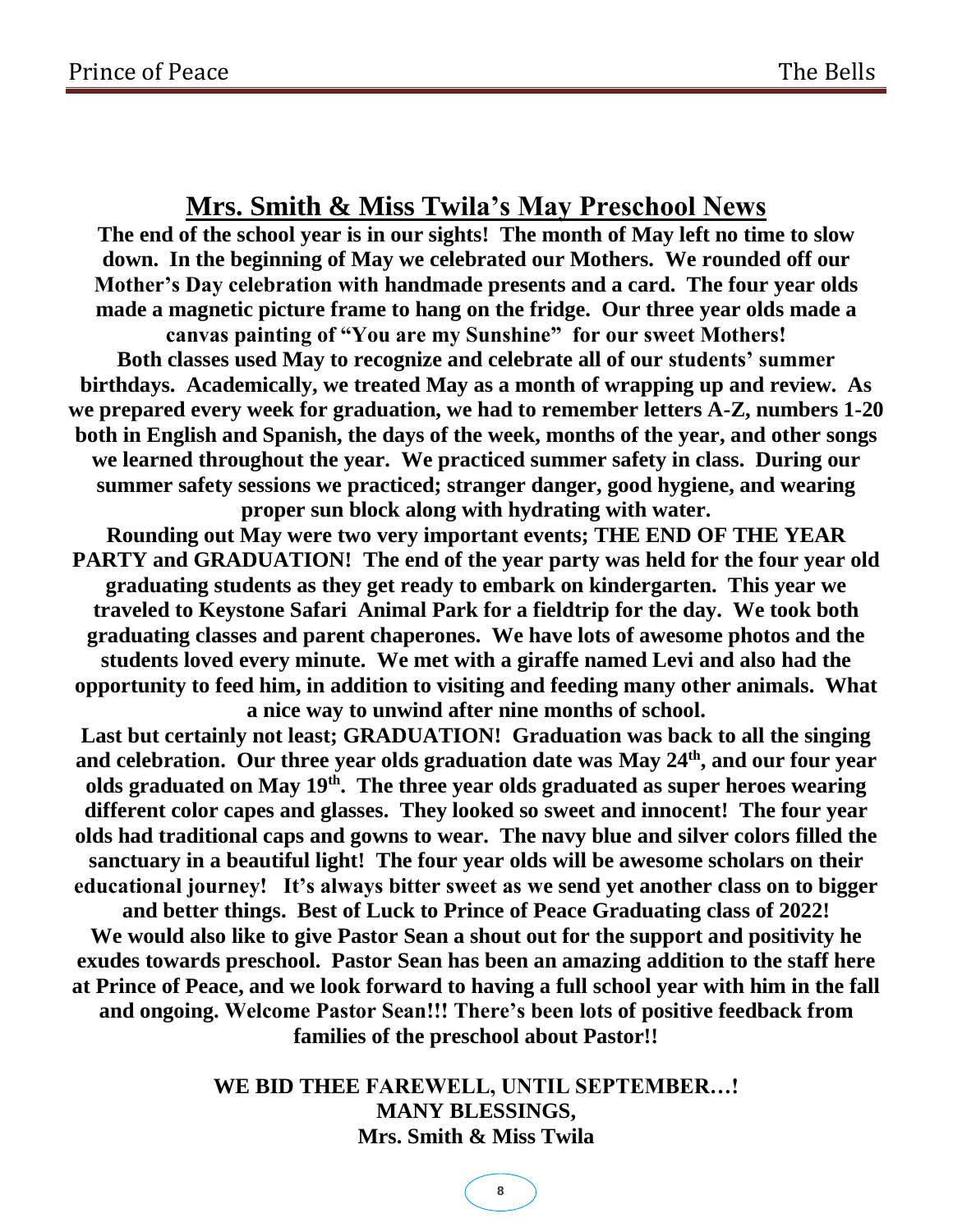# JUNE 2022

| Sun.                                                                                                       | Mon.                          | Tue.                     | Wed.                                            | Thurs.         |    | Fri. | Sat.           |
|------------------------------------------------------------------------------------------------------------|-------------------------------|--------------------------|-------------------------------------------------|----------------|----|------|----------------|
|                                                                                                            |                               |                          | 1<br>11:00<br>Midweek<br><b>Bible Study</b>     | $\overline{2}$ | 3  |      | $\overline{4}$ |
| 5<br>Pentecost<br>Lutheran 101<br>9:00<br>All ages welcome<br>10:15 Holy<br>Communion                      | 6                             | $\overline{7}$           | $8\,$<br>11:00<br>Midweek<br><b>Bible Study</b> | 9              | 10 |      | 11             |
| 12<br><b>Holy Trinity</b><br>Lutheran 101<br>9:00<br>All ages welcome<br>10:15 Holy                        | 13<br>Elders<br>Meeting       | 14<br>Council<br>Meeting | 15<br>11:00<br>Midweek<br><b>Bible Study</b>    | 16             | 17 |      | 18             |
| Communion                                                                                                  |                               |                          |                                                 |                |    |      |                |
| 19<br>2 <sup>ND</sup> Sunday After<br>Pentecost<br>Lutheran 101<br>9:00<br>All ages welcome                | 20<br>The Second State of the | 21                       | 22<br>11:00<br>Midweek<br><b>Bible Study</b>    | 23             | 24 |      | 25             |
| 10:15 Holy<br>Communion                                                                                    |                               |                          | <b>VACATION BIBLE SCHOOL</b><br>6-8:15PM        |                |    |      |                |
| 26<br>3RD Sunday After<br>Pentecost<br>Lutheran 101<br>9:00<br>All ages welcome<br>10:15 Holy<br>Communion | 27                            | 28                       | 29<br>11:00<br>Midweek<br><b>Bible Study</b>    | 30             |    |      |                |